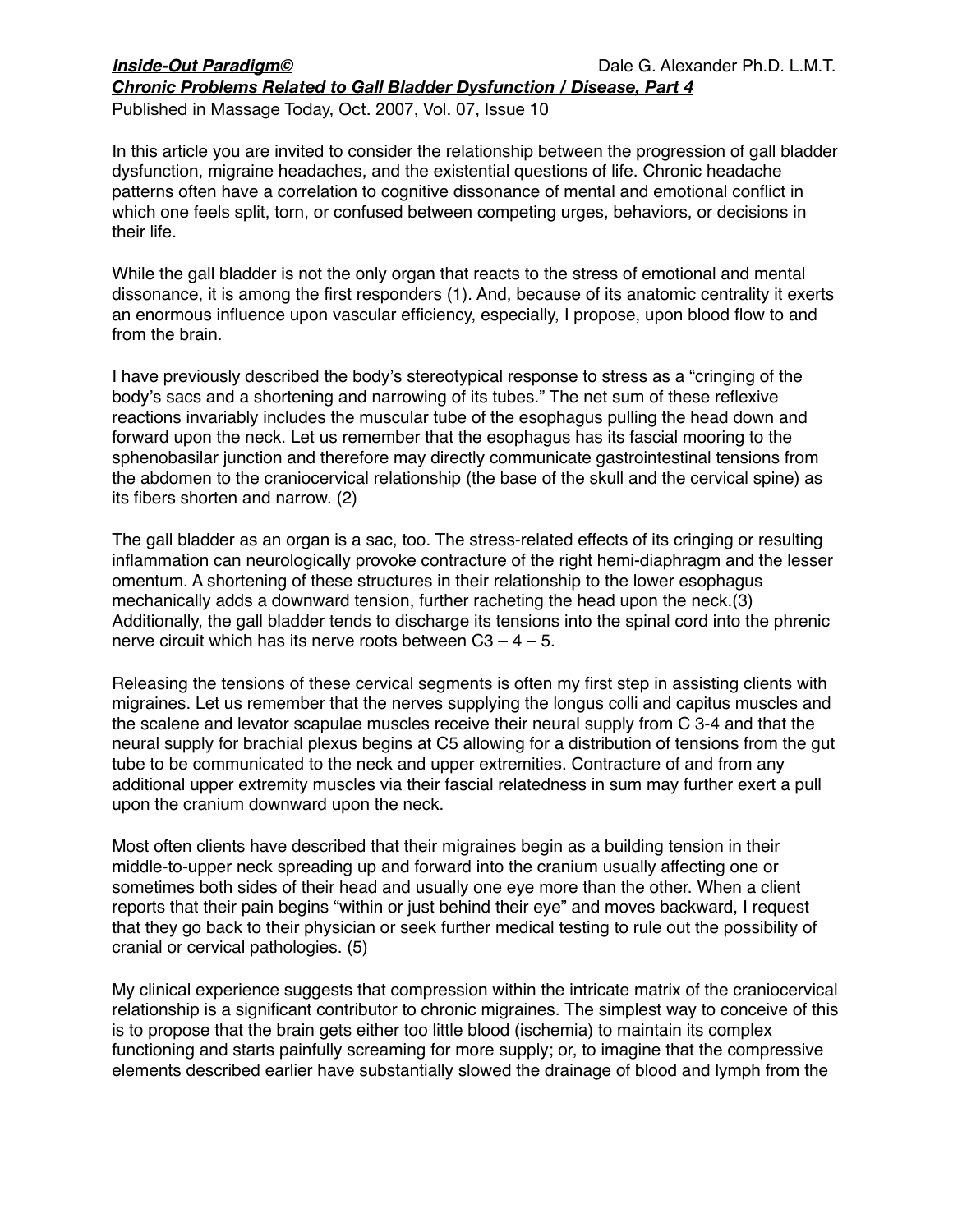# *Inside-Out Paradigm©* 
Dale G. Alexander Ph.D. L.M.T.

*Chronic Problems Related to Gall Bladder Dysfunction / Disease, Part 4*

Published in Massage Today, Oct. 2007, Vol. 07, Issue 10

brain, creating painful pressure. Thus, either ischemia or pressure build-up produce the same result. And, I propose that they may co-exist in different parts of the brain.

Earlier I noted that gall bladder dysfunction has a potential effect upon vascular supply to and from the brain. I have already described two of the mechanisms via its influence upon the esophagus and through the discharge of phrenic neural tensions into C3-4-5 that may impede delivery of fresh blood or, slow the venous and lymphatic drainage from the brain.

A third proposed mechanism is the heart's inability to supply the brain and body simultaneously in the face of a congested or inflamed gall bladder reducing the speed and volume of venous blood flowing into the inferior vena cava then the right atrium via the tricuspid valve.

As was noted in my last article, the tricuspid valve of the heart acts as a primary feedback regulator of pressure for the heart and that "the important factor determining the amount of blood pumped by the heart is still the rate of entry of blood into the heart." (3&6) Thus, it is proposed that reduced speed and volume of arterial blood has a domino effect upon its distribution as it exits the heart through the ascending aortic arch into the subclavian, vertebral, external and internal carotid arteries and through the descending aorta. Especially, that in response to the intensity of a moment or, more commonly, in response to a protracted period of the mental and emotional dissonance anguish, confusion, or conflict that the neurocirculatory regulators of the heart go on tilt, unable to equitably supply all channels. Some tissues get more blood than others. Too many fires to put out simultaneously.

This assertion suggests that lack of blood flow to the brain is more likely to trigger a migraine. I harbored this assumption for many years yet my clinical experience during the last 8 years and escalating success rate in assisting clients with migraines indicates that it is blood being retained in the cranium which tends more often to be the trigger.

How is this possible? I return to the basics of our evolutionary physiology as humans. Simply stated, the body has developed a tendency to preserve fat, retain fluids, and to congest blood (when the flow has been slowed for whatever reason). The notion that the body would congest blood during a disruption of its normal delivery schedule or in response to a gradual reduction of delivery (timing and volume) is similar to how the body tends to respond to even the prospect or, the actual experience of famine, by hoarding what it does have.(7) This description represents a slight variation of the blocked drainage thesis proposed earlier. Nothing is 100%. Both, the retention of blood or inadequate supply are accurate postulations within my experience, and other possibilities exist as well.

And, current medical opinion is conflicted about the exact etiologies of migraines. According to a recent Mayo Clinic Health Letter, "the cause of migraines isn't fully understood."(8) Thus, our clinical postulations as a profession may actually offer light to a human vexation that has lived in shadow for millennia.

The most common profile of clients who have come to my office with migraines have been people who are experiencing some kind of exquisite life transition where they are re-defining who they are; loss of long-term employment, needing to leave someone they have truly loved in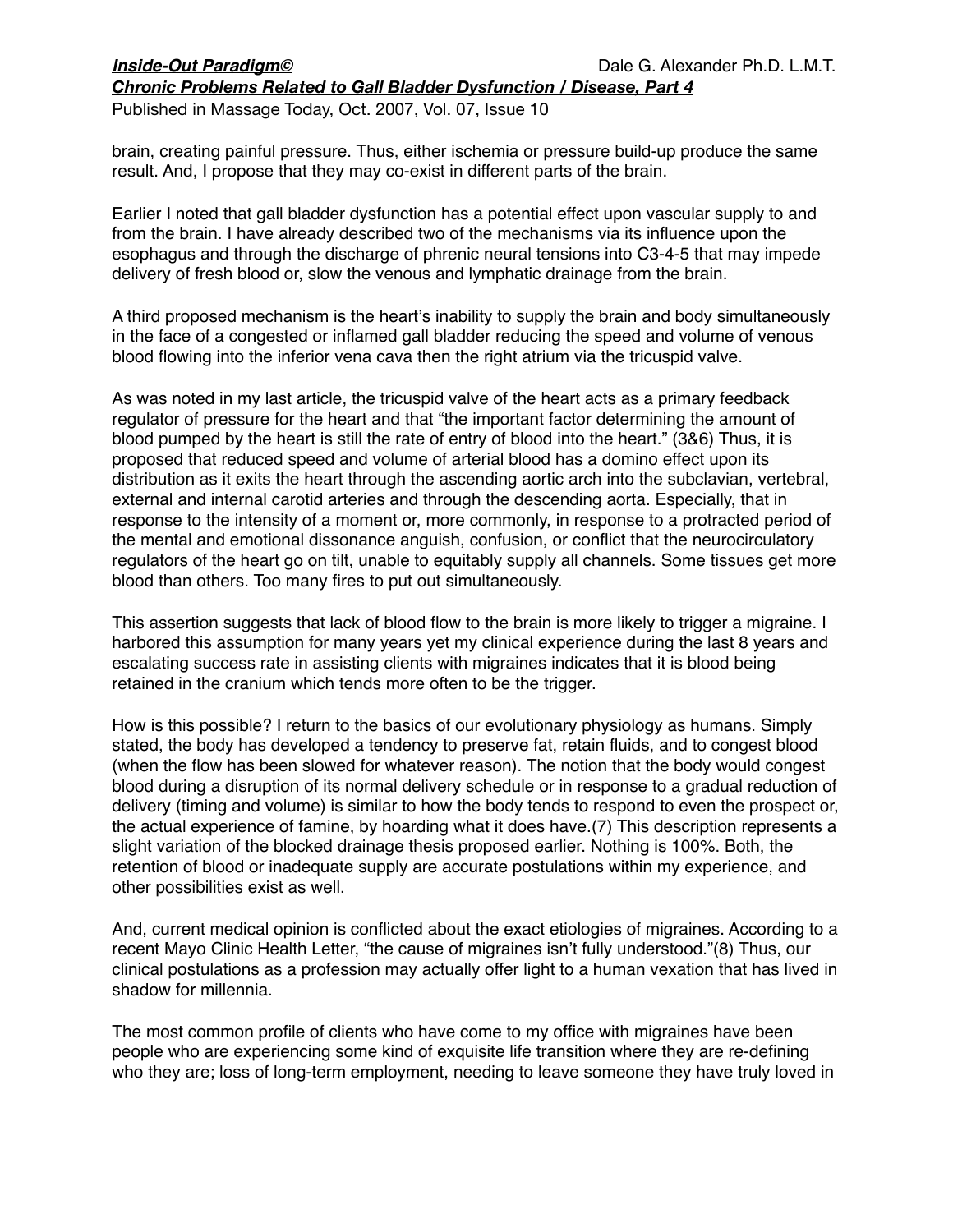*Chronic Problems Related to Gall Bladder Dysfunction / Disease, Part 4*

Published in Massage Today, Oct. 2007, Vol. 07, Issue 10

order to regain their health, and/or following a nasty divorce, a serious injury or illness, the death of a loved one.

Exquisite life transitions unearth the existential questions of life. They rock our carefully constructed world. And, these transitions often tweak the gall bladder. Eighteen years ago, I personally experienced the theorized notion that the gall bladder consistently demonstrated itself to be highly correlated with the emotions and thought patterns of blame, bitterness, and resentment proposed by Lansing Barrett Gresham, the founder of Integrated Awareness®.(8) He had developed his empirical model through the use of energetic touch with different body sites and specific organs relating the emotional, mental, and spiritual themes of what his guests would address during, after, or between appointments. Over the ensuing years I have repeatedly confirmed these associations with clients along with many additional correlations introduced in his second book The Body's Map of Consciousness® Volume I: Movement. (9)

Let's consider the number of colloquial phrases within the English language that reference the human neck and cranium as a bridge to how existential questions may participate in the gall bladder's progression toward dysfunction: "you're a pain in the neck"x "you give me a headache every time I see you,"x "I get a splitting headache whenever I have to go to work / school / (fill in the blank for yourself)x "I'm fed up to here (hand raised to one's chin)." These phrases certainly communicate elements of blame, bitterness, and resentment.

To my sensibilities existential questions reflect the cornerstones of our identityxhow we perceive our relationship to self and others: what do we believe in our heart of hearts is possible for us to feel, experience, or achieve. Who am I now and, who do I wish to become? What is my life purpose? How do I desire to contribute to humanity? Did I choose to be here in the first place?

Quite often these foundational queries are veiled x unconsidered and unanswered in the web of a client's chronic somatic profile. I find that exploring such questions with clients is a major contribution that allows them a context for reconsidering, refining or, redefining their sense of self and what is possible for them. Commonly clients are encouraged to seek out qualified therapeutic counseling to more fully delve into these queries. It is my experience that touch therapies assist to open the windows and doors of perception.

Existential questions of life reflect the full scope and continuum of consciousness including whatever one considers as sacred or divine or, not. Among the many possible there is one question that to me reflects the bookends of the continuum.

### Did I choose this Life?

I have experienced this question to be the most important. I used to imagine that this was only a question that one who lives in California would ask. Time and experience has shown itself to be universally relevant. When one accepts the premise and embodiment that we actually choose this life then most of what we blame and resent others for is placed into a larger perspective of ownership. We more naturally gravitate toward accepting the responsibility and willingness to risk creating a life that works for us. We recognize our ability to co-create our reality and we accept that random exists as well. And, the process of embodying this premise can take awhile.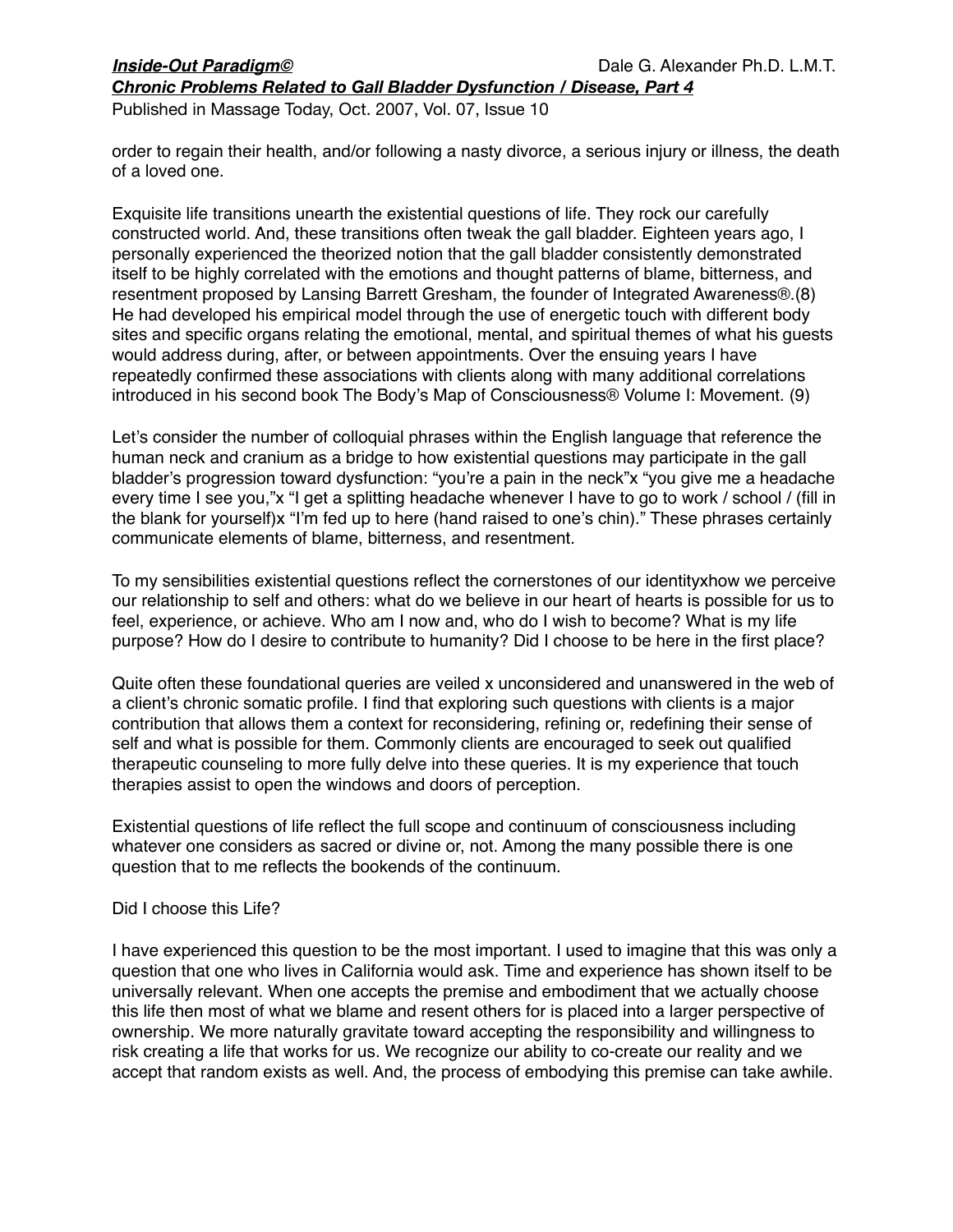*Chronic Problems Related to Gall Bladder Dysfunction / Disease, Part 4*

Published in Massage Today, Oct. 2007, Vol. 07, Issue 10

The other end of the continuum where we believe ourselves to be a biological accident, sent back to "earth school", rejected by God or, any other rationale that dispossesses us of the inherent capacity to choose and to learn from the positive or negative consequences of our choices, leads us into a spiral of victim consciousness. Feeling as though life happens to us with varying emotional flavors and behaviors of compensation, hiding, comparing one's self to others, blaming others and resenting them; making excuses for what we have or haven't done and feeling less worthy than others. It is my personal and professional experience that we all wrestle with this alligator and others.

Having specialized in working with chronic ailments, it continues to be my experience that the inclusion of a client's existential cosmology is a significant variable to the healing process. In response, clients report that their awareness expands toward a more spacious possible future, one in which they perceive new choices and options for themselves. Further, the more at peace we are within ourselves the less we feed the inflammatory cycles that are so often associated with chronic conditions.

It is quite interesting that in ancient Hebrew the word reconciliation means to "change through the gut."(11) Reconciling the deep losses of life with its seeming inherent unfairness and to come out the other end without blame, bitterness, or resentment is a process for which we all can have compassion and challenge.

For the record, it's not the gall bladder per se, rather its anatomic centrality in the dance of psyche and soma that characterizes its importance. I am not proposing that if one can dial up with the right answer to the existential questions of life that they will be happy, age gracefully, and won't be hit sideways by some random event. There is no inference of causation stated here, only the postulation in common sense that protracted internal turmoil participates in the stress and progression of gall bladder dysfunction and chronic migraine headaches. It is how we perceive life and what is possible for ourselves that is central to the degree to which we experience stress.

In conclusion, allow me to acknowledge that I have fallen short of my stated goal to be able to distill all that I wished to share in this article and to complete the gall bladder series with a crescendo. Instead I am surrendering to how I perceive anatomy and physiology and consciousness elements actually work together, by sliding the focus of our attention from one arena to the next, recognizing their inherent interconnectedness and relatedness is simultaneous and ongoing as a unified sentient organism.

My next series of articles will build upon elements of this one and will describe another progression toward dysfunction/disease of similar stealth and insidiousness: one that has been anecdotally estimated to effect approximately 80% of the population. Stay tuned.

I wish to acknowledge Katie Truax, Glenn Gaffney L.M.T., Jake Rutherford M.D. and John Van Tuyl M.D. for their editorial assistance.